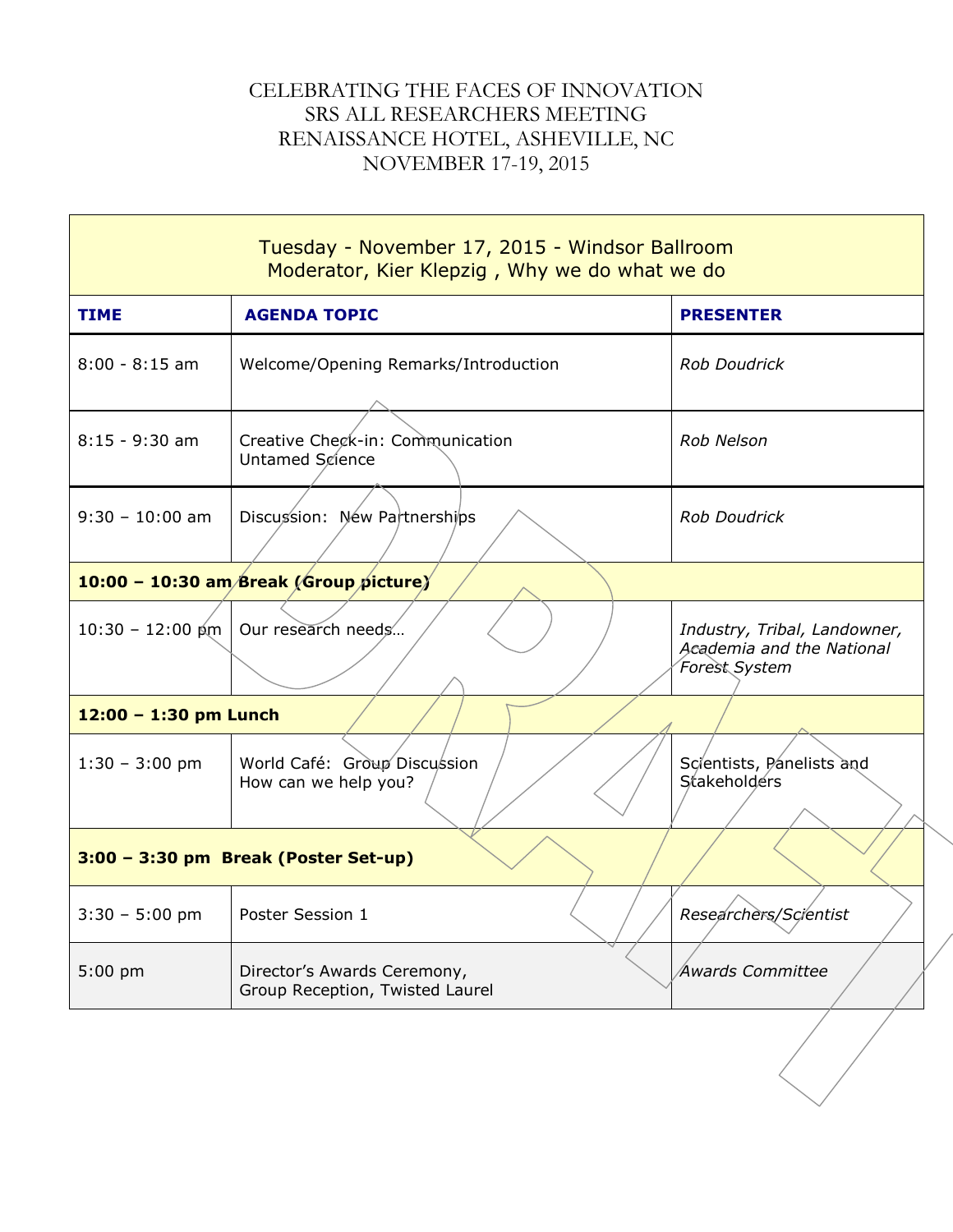## CELEBRATING THE FACES OF INNOVATION SRS ALL RESEARCHERS MEETING RENAISSANCE HOTEL, ASHEVILLE, NC NOVEMBER 17-19, 2015

 $\mathbf{L}$ 

| Wednesday - November 18, 2015 - Grand Ballroom<br>Moderator, Greg Ruark, Who we are and what we do |                                                                                               |                                                                                       |  |  |
|----------------------------------------------------------------------------------------------------|-----------------------------------------------------------------------------------------------|---------------------------------------------------------------------------------------|--|--|
| <b>TIME</b>                                                                                        | <b>AGENDA TOPIC</b>                                                                           | <b>PRESENTER</b>                                                                      |  |  |
| $8:00 - 8:15$ am                                                                                   | <b>Introductory Remarks</b>                                                                   | Carlos Rodriquez-Franco                                                               |  |  |
| $8:15 - 9:00$ am                                                                                   | Keynote address (invited)                                                                     | <b>Chief Tidwell</b>                                                                  |  |  |
| $9:00 - 10:00$ am                                                                                  | Faces of Innovation:<br>Introduction of the Research Work Units                               | Project Leaders,<br><b>Lead Scientists</b>                                            |  |  |
| 10:00 - 10:30 am Break (Group picture)                                                             |                                                                                               |                                                                                       |  |  |
| $10:30 - 12:00$ pm                                                                                 | Speed Meeting with Project Leaders and the<br>Executive Team, Renaissance Private Dining Room | <b>ALL</b>                                                                            |  |  |
| 12:00 - 1:30 pm Group Lunch                                                                        |                                                                                               |                                                                                       |  |  |
| $1:30 - 2:00$ pm                                                                                   | Poster Session 2                                                                              | Researchers                                                                           |  |  |
| $2:00 - 3:00$ pm                                                                                   | Congress and the States                                                                       | Larry Chambers, Legis. Affairs<br>Robert Farris, Southern Group<br>of State Foresters |  |  |
| $3:00 - 3:30$ pm Break                                                                             |                                                                                               |                                                                                       |  |  |
|                                                                                                    | 3:30 - 4:30 pm   Creative Check-in: Communication<br>Citizen Science                          | Caren Cooper                                                                          |  |  |
| $4:30 - 5:00$ pm                                                                                   | Strategic Plan                                                                                | Monica Schwalbach                                                                     |  |  |
| 5:00 PM                                                                                            | Adjourn                                                                                       |                                                                                       |  |  |

## *Dinner on your own*